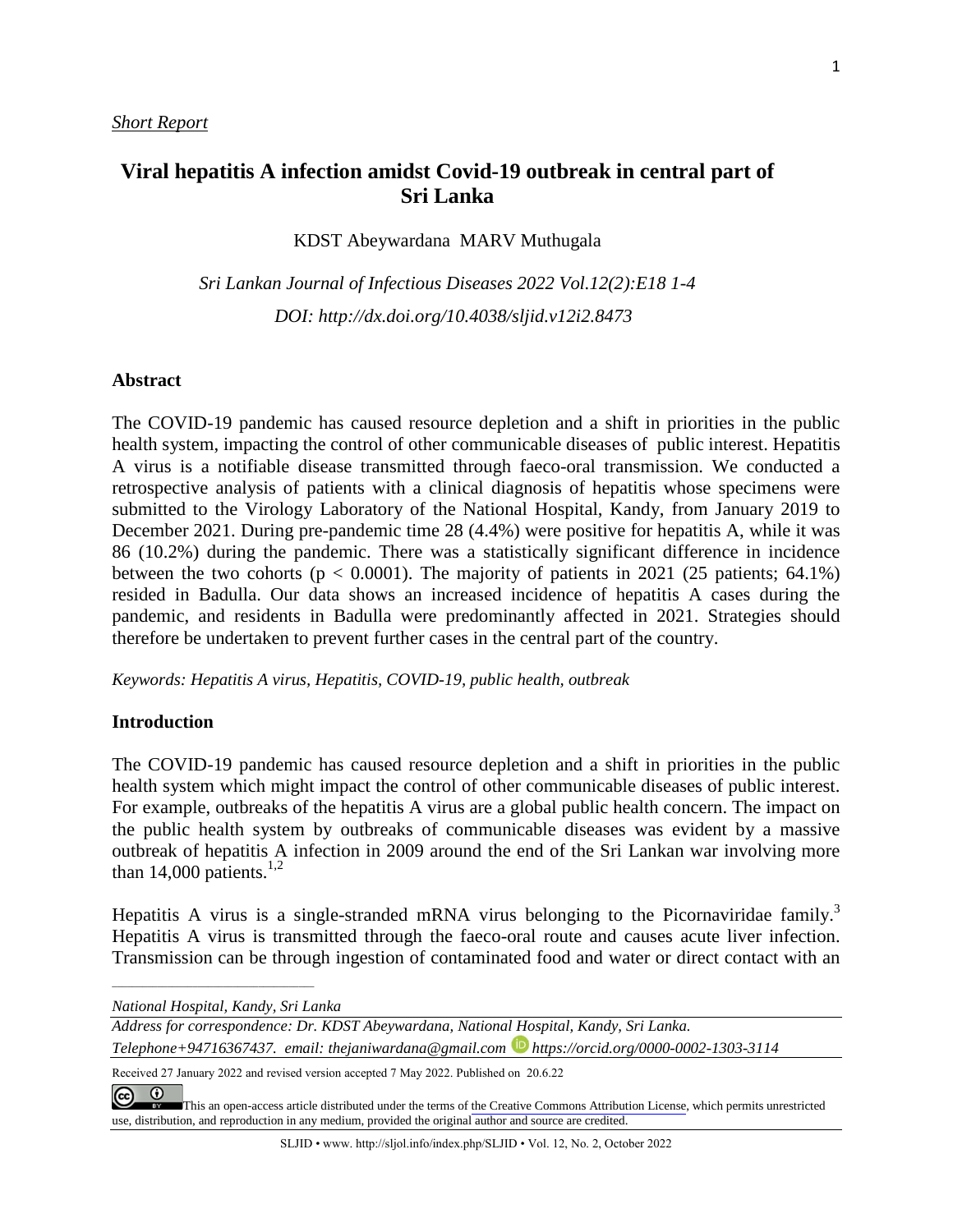infectious person. The incubation period ranges from 2 to 4 weeks. <sup>3</sup> Most infections in children are asymptomatic, while about two-thirds of adult patients present with icterus. <sup>3</sup> Anti-HAV IgM can be detected during the acute illness and is used to establish the diagnosis of acute hepatitis A infection. During convalescence, anti-IgG appears and persists for life. It is an indicator of past exposure to the virus<sup>3</sup> or vaccination. Hepatitis A is a notifiable disease in Sri Lanka. The seroprevalence of hepatitis A virus infection was 80.7% in 2015/16.<sup>4</sup>

The aim of this study was to identify any impact of the COVID-19 pandemic on the epidemiology of hepatitis A infection.

## **Methods**

The National Hospital Kandy received samples for virology investigations from all hospitals of Central, Uva and Eastern provinces and some hospitals in the North-Western and Sabaragamuwa provinces. We conducted a retrospective data analysis of samples received from patients with a clinical diagnosis of hepatitis at the Virology Laboratory of the National Hospital, Kandy for three years from January 2019 to December 2021. The samples received in the pre-pandemic period from January 2019 to December 2019 and those received in the pandemic period from January 2020 to December 2021 were analysed separately as two cohorts in our study. We reviewed demographic data of patients positive for hepatitis IgM antibody and compared the results among these two groups of patients. In addition, we calculated the seroprevalence of hepatitis A by retrospectively analysing the samples received for hepatitis A IgG testing over three years from January 2019 to December 2021.

### **Results**

Twenty-eight samples were positive for hepatitis IgM antibody in 2019, 47 in 2020, and 39 in 2021. The incidence of hepatitis A among patients who were clinically suspected to have hepatitis A was 4.4%, 8.9%, and 12.4% in 2019, 2020, and 2021 respectively (Table 1).

| Table 1<br>Acute hepatitis A infection : 2019 - 2021 |                |                |  |  |  |  |  |
|------------------------------------------------------|----------------|----------------|--|--|--|--|--|
| Year                                                 | Total no of    | No of specimen |  |  |  |  |  |
|                                                      | samples tested | positive (%)   |  |  |  |  |  |
| 2019                                                 | 640            | 28 (4.4%)      |  |  |  |  |  |
| 2020                                                 | 530            | 47 (8.9%)      |  |  |  |  |  |
| 2021                                                 | 315            | 39 (12.4%)     |  |  |  |  |  |

Among the 640 samples tested during the prepandemic time, 28 (4.4%) were positive for hepatitis IgM antibodies, while 86 were positive among 845 samples (10.2%) during the pandemic. There was a statistically significant difference in incidence between the two cohorts  $(p < 0.0001)$ .

We analysed the trend of patients positive for acute hepatitis A infection by time and place. We observed decreased absolute number of cases and percentages in the first quarter in all three years (less than 5%), with the number of cases increasing towards the end of the year. Moreover, 21.3% of samples received during the 4th quarter of 2021 were positive for hepatitis A virus infection.

There are no published local reports on seasonal variation of hepatitis A cases. The peak incidence of hepatitis A cases was noted in the rainy season in a study performed in Brazil,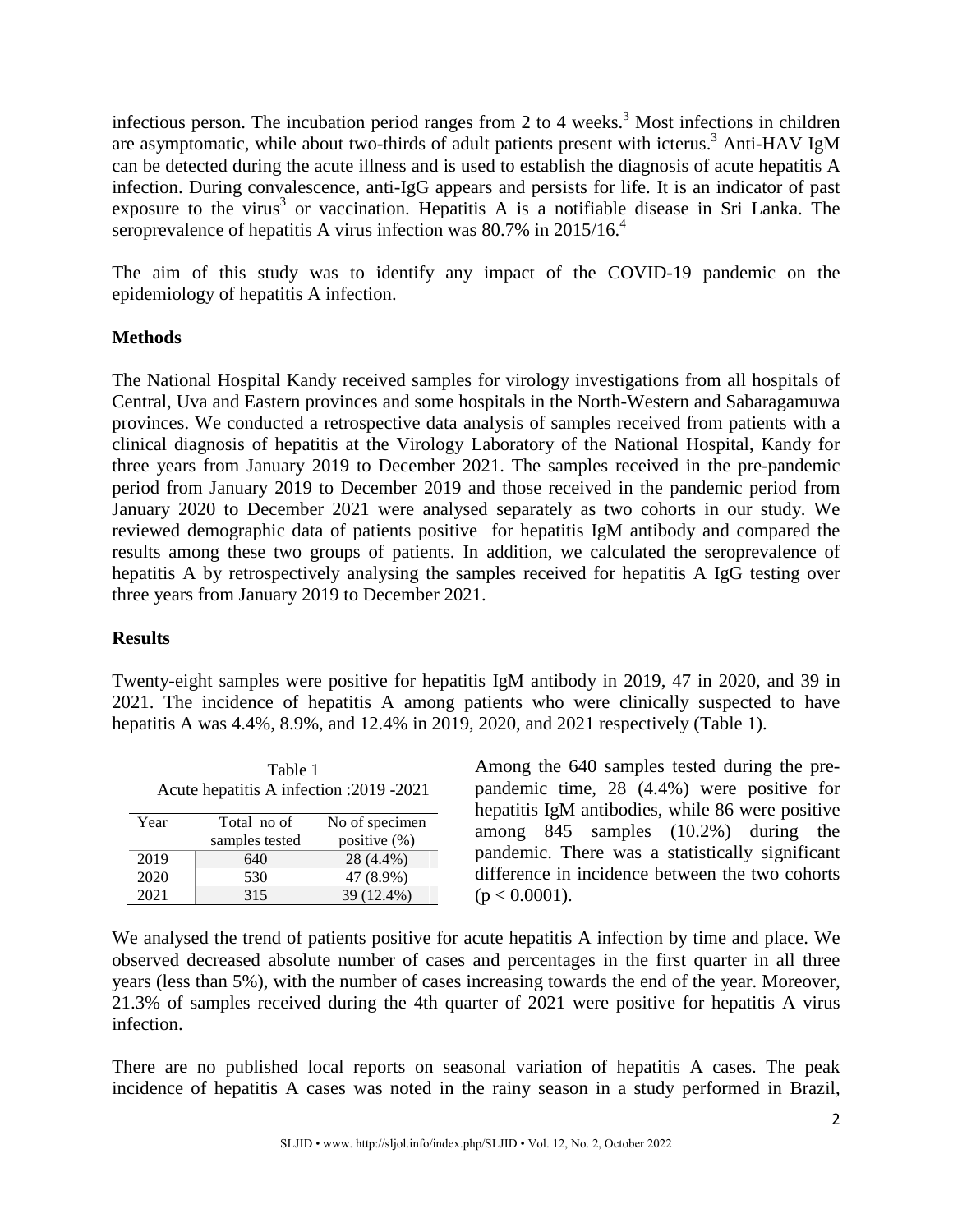which they attributed to contamination of water by heavy runoff during the rainy season.<sup>5</sup> A study that analysed annual rainfall patterns from 1976 to 2006 found that the highest mean rainfall occurred between October to December in Badulla, Matale, and Sita Eliya.<sup>6</sup> Therefore, the increased incidence observed in our study may be related to the rainfall pattern in the Central province.



Figure 1: Viral hepatitis A infection over time

The majority of patients in 2019 and 2020 were reported from the Kandy District, with 82% and 72% respectively of laboratory-confirmed cases. However, in 2021 most of the patients (25; 64.1%) were reported from the Badulla District. The remaining patients were distributed among Kandy (n=9;23.1%), Matale (n=1), Nuwara Eliya (n=1). Kegalle (n=2) and Kurunegala (n=1) districts (Table 2).

Table 2: Distribution of cases according to the patients' residence (district)

| Year | Kandv | Matale | N Eliya | Kegalle | Kurunegala | Badulla | Monaragala |
|------|-------|--------|---------|---------|------------|---------|------------|
| 2019 |       |        |         |         |            |         |            |
| 2020 | າາ    |        |         |         |            |         |            |
| 2021 |       |        |         |         |            |         |            |

Our laboratory received 573 samples from 2019 to 2021 for hepatitis A IgG testing, and among them, 509 were positive for IgG, giving a seroprevalence of 88.8%. There was no significant difference in seroprevalence between pre-pandemic and pandemic time (81.5% and 90%).